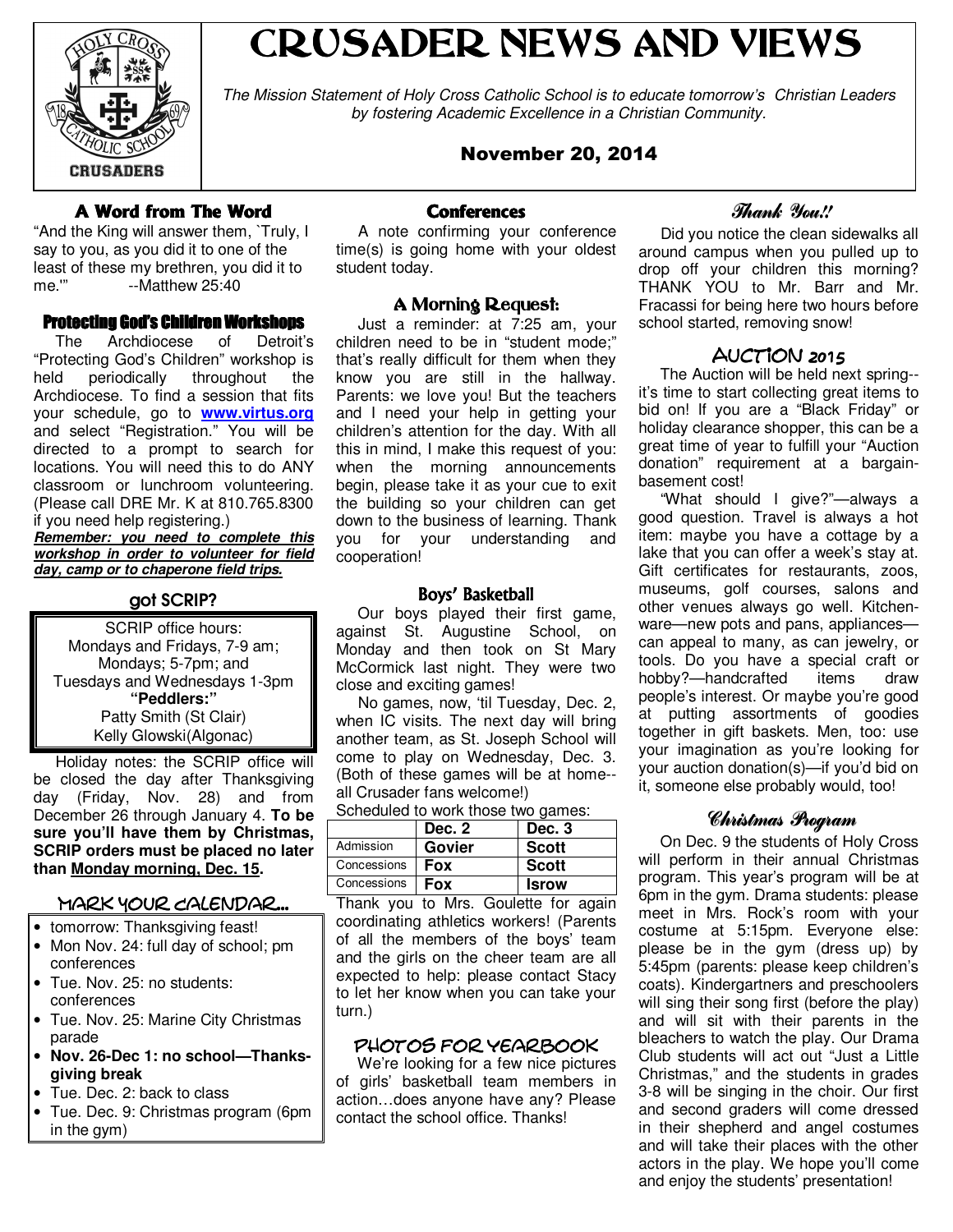#### **Koeze Products**

 Koeze orders need to be in the school office before conferences. Thank you!

#### Notes from Nov 11 PTO Meeting

1. Principal's report: enrollment is up two from last meeting, to 68; Iowa test results were mailed home (parents may call Mr. Hayes with any questions); Smartboards will be installed soon in K and 1<sup>st</sup> grade rooms; computer lab will be updated with new computer towers due to generous donation from an alumnus; playground swings are painted and mulch has been ordered (hoping to complete by Christmas break); discussing 4<sup>th</sup> graders attending camp this year; teachers attended a seminar on "Visible Thinking."

2. Achatz pie sale earned approximately \$930; "Trunk or Treat" was a success, with attendance almost tripled from last year; Christmas Shop will be Dec. 17.

3. Christmas parades: Nov. 21 walking in St Clair, Nov. 25 riding on wagon/walking in Marine City, Dec. 3 wagon/walking in Algonac. Looking for families to participate; school shirts/spirit wear flyers will go home before conferences; Maritime Days participation tabled to next meeting. 4. Next meeting: Tuesday, Dec. 9 at 11:30am in the teachers' room.

 --respectfully submitted by Stacy Goulette, Secretary

#### Another Good Reason to Choose Holy Cross!

 UofD Mercy has announced that it will award a new Catholic Education University Grant of \$5000 annually for four years to qualified graduating seniors who enroll at UDM and have attended Catholic schools from first grade through high school. For more info, contact UDM's admissions office at admissions@udmercy.edu or 313.993.1245.

#### camp!

Our  $4<sup>th</sup>-8<sup>th</sup>$  graders will be heading north to winter camp in Wolverine, Michigan at the end of January. Many (if not most) of our alumni will tell you that camp is their favorite memory of their time at Holy Cross! We are almost guaranteed a snowy, wintry week in Wolverine, and the students always come back a more "bonded" group with many shared experiences to remember.

 Attached is a list of equipment suggested for all campers. With the holidays just around the corner, you may find things on the list that your camper could use but doesn't have.

#### **Christmas Parades!**

 "Hello HC families! There are three parades coming up and I want to know who is interested in being a part of them. We have NOT committed to doing any of them to date. Please send me a message to let me know if you are interested in participating in all, one, or none of them. We will then decide on which parades to be a part of.

- Friday November 21st in St Clair-- 6pm. (This is a walking parade)
- \* Tuesday November 25 Marine City--7pm (we will have room on a float for riders and there will be walkers as well). Strollers/wagons welcome.
- Wednesday December 3 Algonac-- 6:15 (we will have room on the float for riders and there will be walkers as well). Strollers/wagons welcome

 "All times are start times! You would need to be there a little early. The float will be decorated and ready to go. It will be cold so please dress warm.

 "As soon as people start to respond I will follow up with more info. Thank you for considering!" –Laura Bailey (my email: lauradookie@yahoo.com or phone school)

> l ľ

 **Also: we're hoping to borrow a small generator for the Marine City and/or Algonac parades—please contact Mike Govier c/o school.** 

#### A Star Is Born!

 Sixth grader Gabriel Rowland Renaud is performing the role of young Patrick in the musical "Mame." "Mame" will have a live orchestra and will be opening at the new Riverbank Theatre in downtown Marine City. There will be eleven shows that will be running from Dec. 5-21. Tickets can be purchased at http://www.riverbanktheatre.com/ for \$20. Tickets are selling fast! This show is appropriate for children ages 10 and up. Gabe would really love to see the support of his school community, so please come out for a fun evening or afternoon and see him act, sing, and dance on stage.

#### Next Week's News:

 Since there's only one day of school next week, the next newsletter will be published on December 4. Enjoy your time with family from Nov. 25-Dec. 1!



# **Christmas Pen Fundraiser**

The Holy Cross 8<sup>th</sup> grade class is having a Christmas ink pen fundraiser to help pay for their class trip. The ink pens are decorated with beautiful Poinsettia flowers and jingle bells! They will make great little gifts for just about anyone. (Friends, doctors, the mailman, hairdresser, clients, etc...) They look great as a bouquet in a vase also! l

Each pen cost only \$1.50! A limited supply of Christmas Pens can be purchased in the school office. Since these l pens are handma themselves and not store bought, we are requesting that you send in your order no later than December 8<sup>th</sup>.

\*\*\*\*\*\*\*\*\*\*\*\*\*\*\*\*\*\*\*\*\*\*\*\*\*\*\*\*\*\*

j ŗ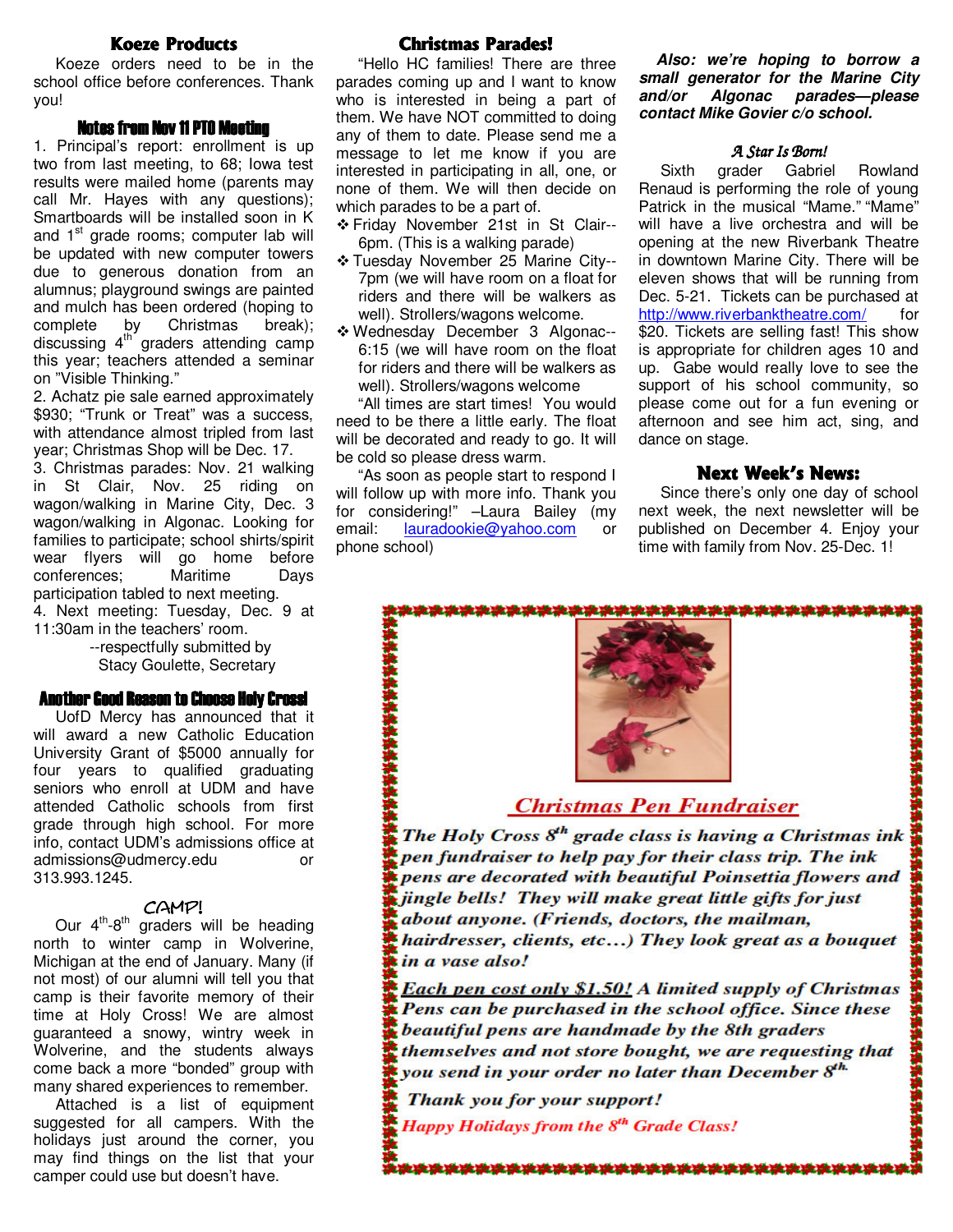## **Wolverine Outdoor Education Center Suggested Equipment Guide**

Use this list as a guide when packing for camp. Make sure you have clothes to dress warmly and be able to change if you get wet. Also, pack in a SMALL space-NO large or hard-sided suitcases or huge duffel totes. We have to go up STEEP flights of stairs and the large pieces are difficult to move (let alone store) in the dorms. We recommend you pack in something watertight-30 gallon "Steel-Sack" bags (with your name taped on them) or soft-sided luggage with your name in a prominent place work great. Bedding must be in one bag and clothing and essentials in another. Girls-no makeup needed! WE MUST CONSERVE SPACE as everything has to be packed under the buses. Please label all items clearly with your name.

# **WINTER CLOTHING**

| + wα⊓π əп⊪ю<br>1 sweatshirt or sweater |                                                                                                                    |                         | <b>I pail fung themal underwear</b><br>1 scarf or other face covering |
|----------------------------------------|--------------------------------------------------------------------------------------------------------------------|-------------------------|-----------------------------------------------------------------------|
| 2 pairs gloves/mittens                 | 1 pair waterproof tennis shoes or hard soled slippers 1 warm winter coat<br>1 pair high, warm snow boots ESSENTIAL | 1 pair pajamas          | 1 warm hat (no headbands)                                             |
| 5 sets underwear                       |                                                                                                                    | 5-6 pairs socks         |                                                                       |
|                                        | <b>PERSONAL ARTICLES</b>                                                                                           |                         |                                                                       |
| comb/brush<br>soap                     | toothbrush/toothpaste<br>shampoo                                                                                   | wash cloth<br>deodorant | bath towel<br>chap stick                                              |

4 pairs pants

4 warm shirts

tissues

# **BEDDING**

1 comforter 2 sheets 1 pillow We prefer no sleeping bags. However, if you bring one, use it as a comforter and bring one fitted sheet.

# **MISCELLANEOUS**

| pencils                                                                        | laundry bag       | sunglasses                       | writing paper |  |
|--------------------------------------------------------------------------------|-------------------|----------------------------------|---------------|--|
| reading books                                                                  | disposable camera | hand lotion                      | flashlight    |  |
| playing cards                                                                  | magnetic compass  | crossword or search-a-word books |               |  |
| envelopes (stamped and addressed)<br>hand warmers                              |                   |                                  |               |  |
| 1 small carry-on is allowed to take on the bus ("Crusaders" duffel bag is OK). |                   |                                  |               |  |

# **ITEMS NOT ALLOWED**

Candy or food of any kind in the dorms (anything left over from the bus ride is disposed of). The snack bags for the way home will be stored in sealed containers.

Knives, weapons, drugs, tobacco, etc. are not allowed.

For bus use only: iPods or other music devices--these items will be collected as we get off the bus and stores in an air-tight container, and will be returned as we get back on the bus on Friday. No cell phones are allowed.

No use of cameras in dorm areas unless an adult is present and gives approval.

# FORGET YOUR FEARS AND TRY SOMETHING NEW!

1 pair snow pants

1 pair long thermal underwear